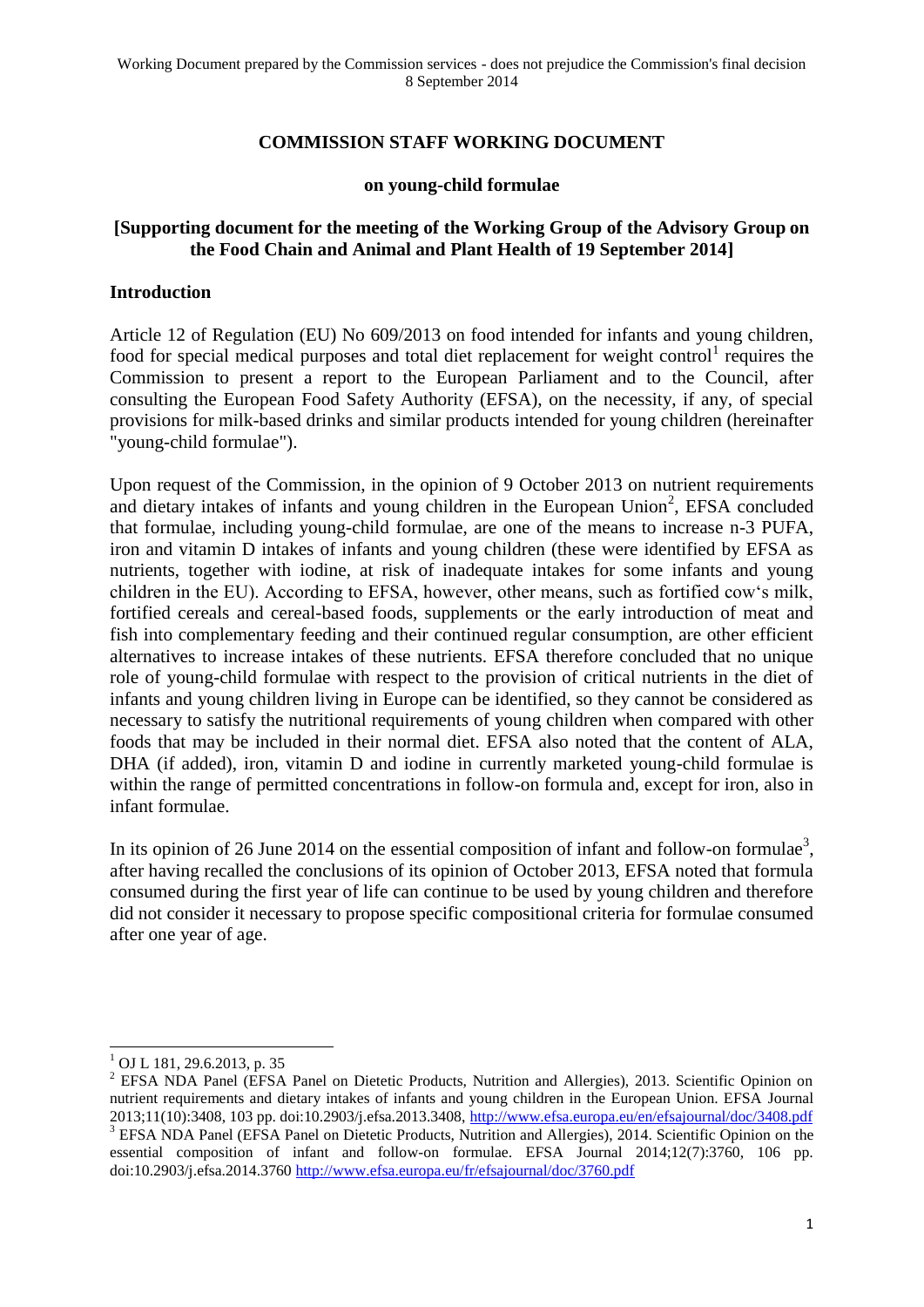In preparation for the drafting of the report required by Article 12 of Regulation (EU) No 609/2013, and in order to collect useful data and information, the Commission services carried out a consultation with national competent authorities and relevant stakeholders on young-child formulae on the basis of a questionnaire. The consultation, that lasted from 3 June to 18 July 2014 was addressed to all EU Member States, all the members of the Advisory Group on the Food Chain and Animal and Plant Health and selected stakeholders in the field $4$ .

In order to further consult with stakeholders on the basis of the received replies to the abovementioned questionnaire, a Working Group meeting of the Advisory Group on youngchild formulae will take place on 19 September 2014. All the stakeholders that were originally consulted through the questionnaire have been invited to the meeting of 19 September.

This Working Document is prepared to facilitate the discussions in the Working Group of 19 September. More specifically, this Working Document:

- provides a summary of the contributions received to the questionnaire and
- describes possible future options for action in order to obtain further feedback from stakeholders.

Information included in this Working Document does not represent the final Commission's thinking on young-child formulae as this will be included in the report requested by Article 12 of Regulation (EU) No 609/2013.

**\*\*\***

## **A. Summary of replies received to the questionnaire**

24 Member States + Norway replied to the questionnaire<sup>5</sup>. Among the consulted stakeholders, replies were received from Specialised Nutrition Europe (SNE), IBFAN/Baby Feeding Law Group and the European Natural Soy and Plant Based Manufacturers Organisation (ENSA). Replies were also received from the associations First Steps Nutrition and Secteur Français des Aliments de l'Enfance (SFAE).

A summary of the replies received is provided below.

**.** 

<sup>&</sup>lt;sup>4</sup> The consultation did not cover scientific aspects related to young-child formulae since these were already covered by the EFSA opinion. In addition, the consultation did not cover the composition of young-child formulae currently on the market in the EU or questions on the market volume/market share of these products, given that these aspects were covered in the data collection exercise requested by EFSA in preparation for its opinions and carried out by AINIA (Report of "data collection with respect to the availability and nutritional composition of different types of milk-based drinks and similar products for young children with the denomination of "growing up milks" or "toddlers' milks" or with similar terminology currently on the market in EU Member States, EFSA-Q-2013-00292[, http://www.efsa.europa.eu/en/supporting/doc/505e.pdf\)](http://www.efsa.europa.eu/en/supporting/doc/505e.pdf).

<sup>&</sup>lt;sup>5</sup> Replies received after the deadline of 18 July 2014 were also taken into account.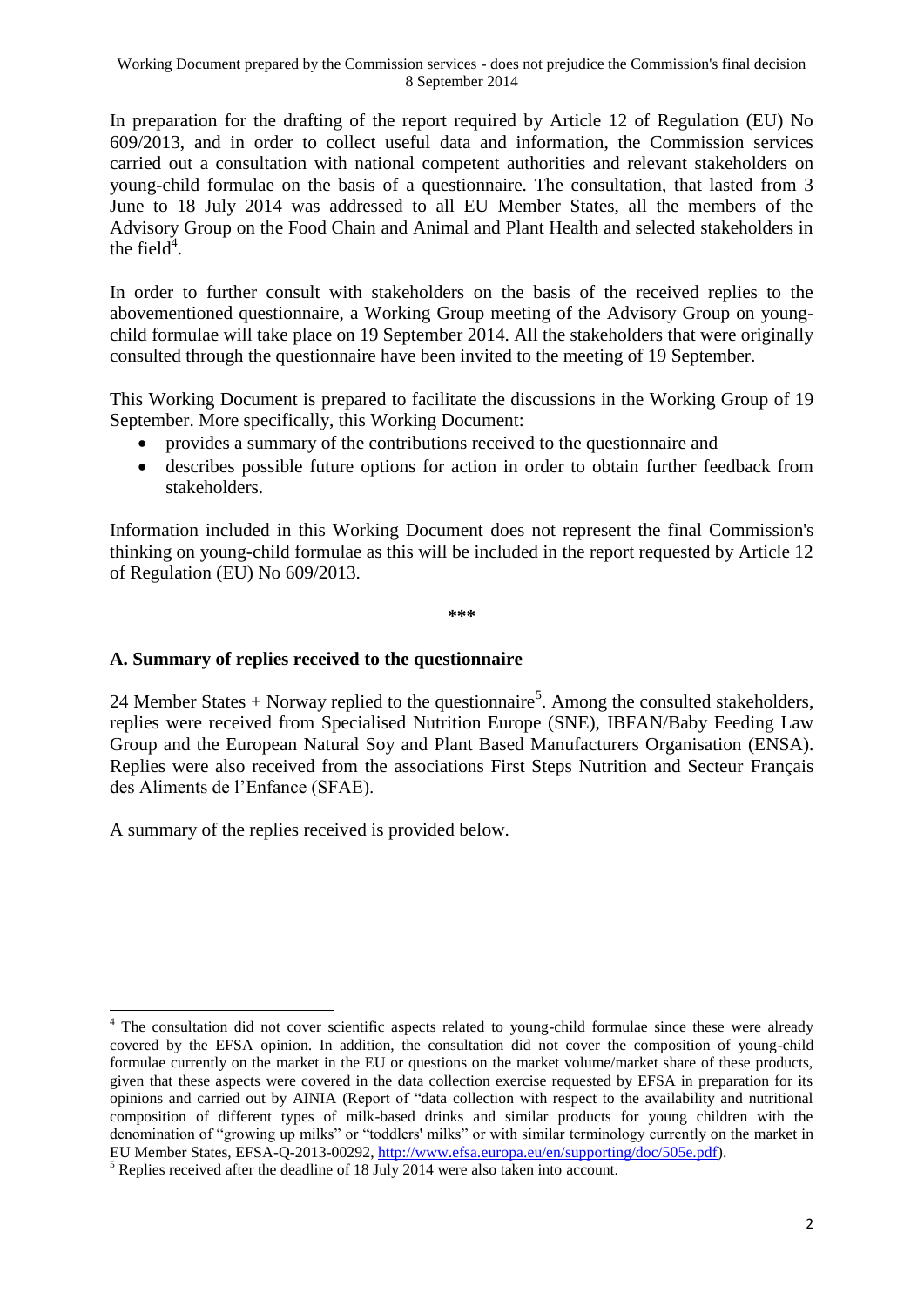# **A.1 Market data**

## **A.1.1. Young-child formulae**

According to the information received, the price of young-child formulae varies slightly depending on the Member State and on the distribution channel. Member States generally agreed that the price is very similar or slightly lower than that of infant formulae or follow-on formulae. As in the case of infant formulae and follow-on formulae, products in powdered form tend to be more expensive than those in liquid form. It has been reported by one stakeholder that "organic" young-child formulae, or young-child formulae made from goat's milk protein are sold with a price premium.

Young-child formulae are distributed through different channels: retailers, e-commerce websites and, in a limited number of cases, pharmacies. It has been reported that the price of young-child formulae sold on the Internet is in general similar to that of formulae sold in super-markets. When formulae are sold through the pharmacies, prices tend to be slightly higher than in supermarkets.

Young-child formulae are manufactured in a few Member States and Switzerland and exported to the rest of the EU and to third countries.

## **A.1.2. Fortified milks**

Fortified milks are present in almost all Member States. These milks are fortified with a series of micronutrients (e.g. very often with vitamin D, which is also mandatorily added to milk in some Member States) and in a limited number of cases and Member States with n-3 PUFA. It was underlined by many Member States that no product exists that is fortified in all the critical nutrients identified by EFSA in its opinion of 2013.

Member States also commented that the price of fortified milks is generally cheaper than that of young-child formulae and that fortified milks are marketed targeting the general population or children in general (never targeting young children only as this would qualify the product as dietetic food). Several Member States also underlined that these fortified milk products can contain fruit or are flavoured with chocolate/vanilla/strawberry...

# **A.2 Marketing of young-child formulae**

The sale denomination commonly used for the product is "growing up milks". "Toddlers' milk" is also used, as well as "milk based drink for young children" or "milk drink for toddlers". In case of soy-based products, the denomination used is "growing up drinks" or "Soy drinks for children between 1-3 years with added minerals and vitamins".

Member States and stakeholders reported that a variety of nutrition claims on the substances present in young-child formulae making these interesting for young children are used for the marketing of the products (e.g. "contains micronutrients/n-3 PUFA/FOS/GOS/probiotics", "reduced protein content"). Specific health claims on the role of the substance are also made, as well as generic claims on the role of the product in contributing to healthy growth of young children. Particular emphasis is sometimes put on certain critical nutrients present in the product (e.g. iron, vitamin D), on the contribution that consumption of young-child formula makes to the requirements of young children and on the difficulty to otherwise achieve these requirements.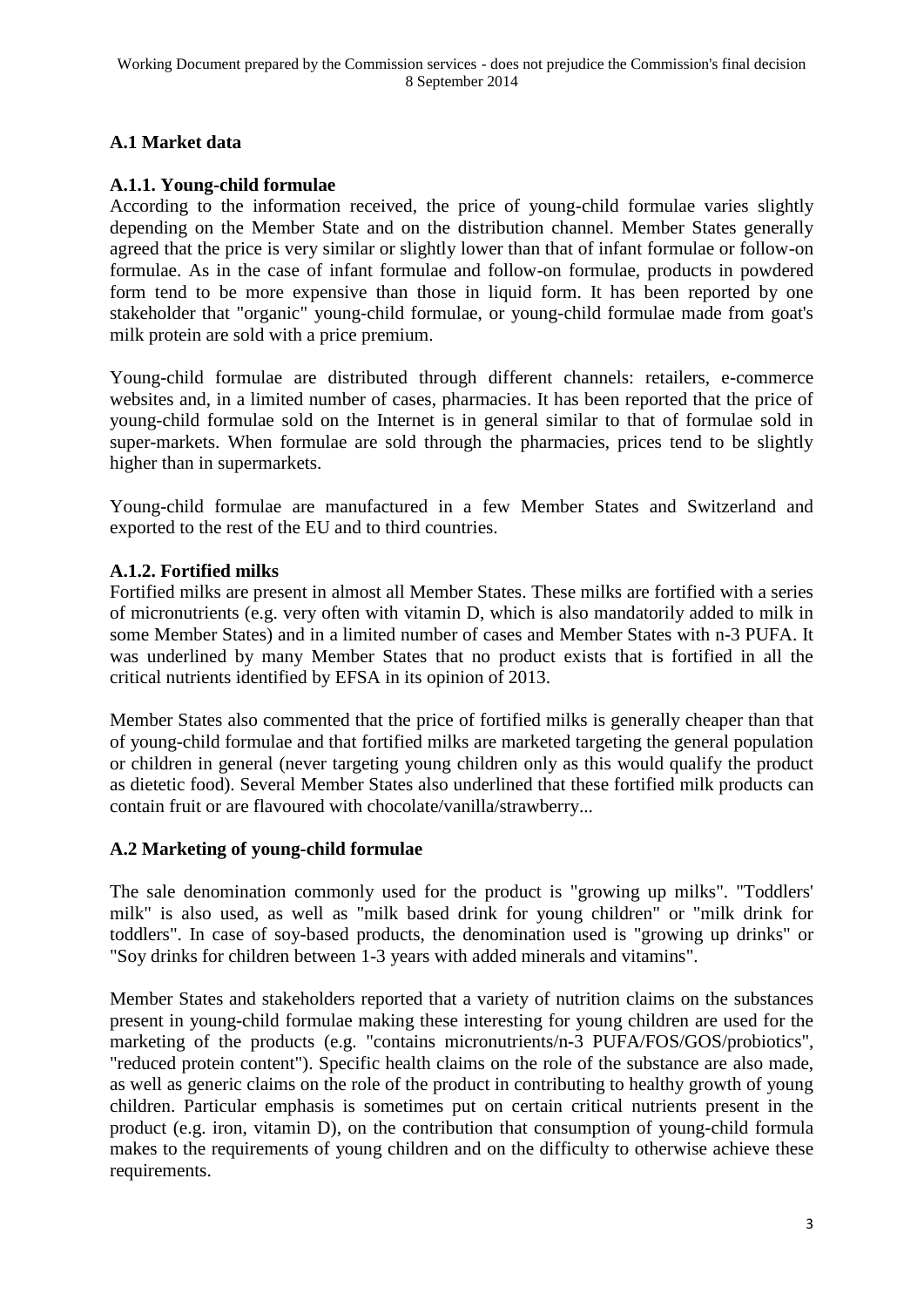The products are sometimes marketed as specifically tailored to young children's needs, as a "nutritional safety net" for parents, and nutritional superiority to cow's milk is often used as a marketing argument. Certain brands focus on the "organic" nature of the product.

Images of young children or, most often, imaginary characters are present on the label/advertising of the products. Statements on the superiority of breastfeeding and, more often, statements on the importance of a balanced diet are used by operators on a voluntary basis. The products are also marketed with statements on the suitable age for consumption and, sometimes, with statements indicating that they are not suitable for infants under 6 or 12 months.

On the basis of the information received, it appears that the distinction between young-child formulae and infant and follow-on formulae is ensured by the product denomination, by an indication on the label of the age range for which the product is intended or by the use of a numbering system (1 and 2 for infant and follow-on formulae, 3 and 4 for young-child formulae) and by the use of different colours on the labels. Some Member States and stakeholders, however, underlined that the distinction between young-child formulae and infant and follow-on formula can in certain cases be more difficult due to the strong similarities in the packaging between products of the same brand. One Member State noted that similarities in the branding coupled with the presentation of the products in the same area in supermarkets, can give the message to consumers that young-child formulae are a logical consequence / necessity after one year of age.

According to the respondents to the questionnaire, young-child formulae on the market target the entire age-range 1-3 years or narrower sub-groups, the most common being 1-2 years and 2-3 years. In certain cases, products are marketed as suitable from 10 months on, from 15 months on, or from three years on. Within the same product line, the composition can vary depending on the age range. However contribution from respondents show that in certain cases amounts are higher in products for older ages while in other cases such amounts are lower.

From the information received it appears that there are no young-child formulae placed on the market in the EU targeting specific sub-groups of the young-child population with the exception of a lactose-free range for lactose intolerant consumers.

# **A.3 Consumer behaviour**

Detailed answers were provided by many Member States and stakeholders which in some cases referred to specific studies carried out in different Member States.

In general, on the basis of the received data, it can be reported that breastfeeding rates decrease significantly after the age of one year in the Member States. Consumption of formula products decreases with age while a corresponding increase in the consumption of cow's milk can be determined. Data also shows that formulae tend to be consumed as alternatives to cow's milk after one year of age. Young-child formula consumption is at its highest in the age range 12-18 months and decreases afterwards.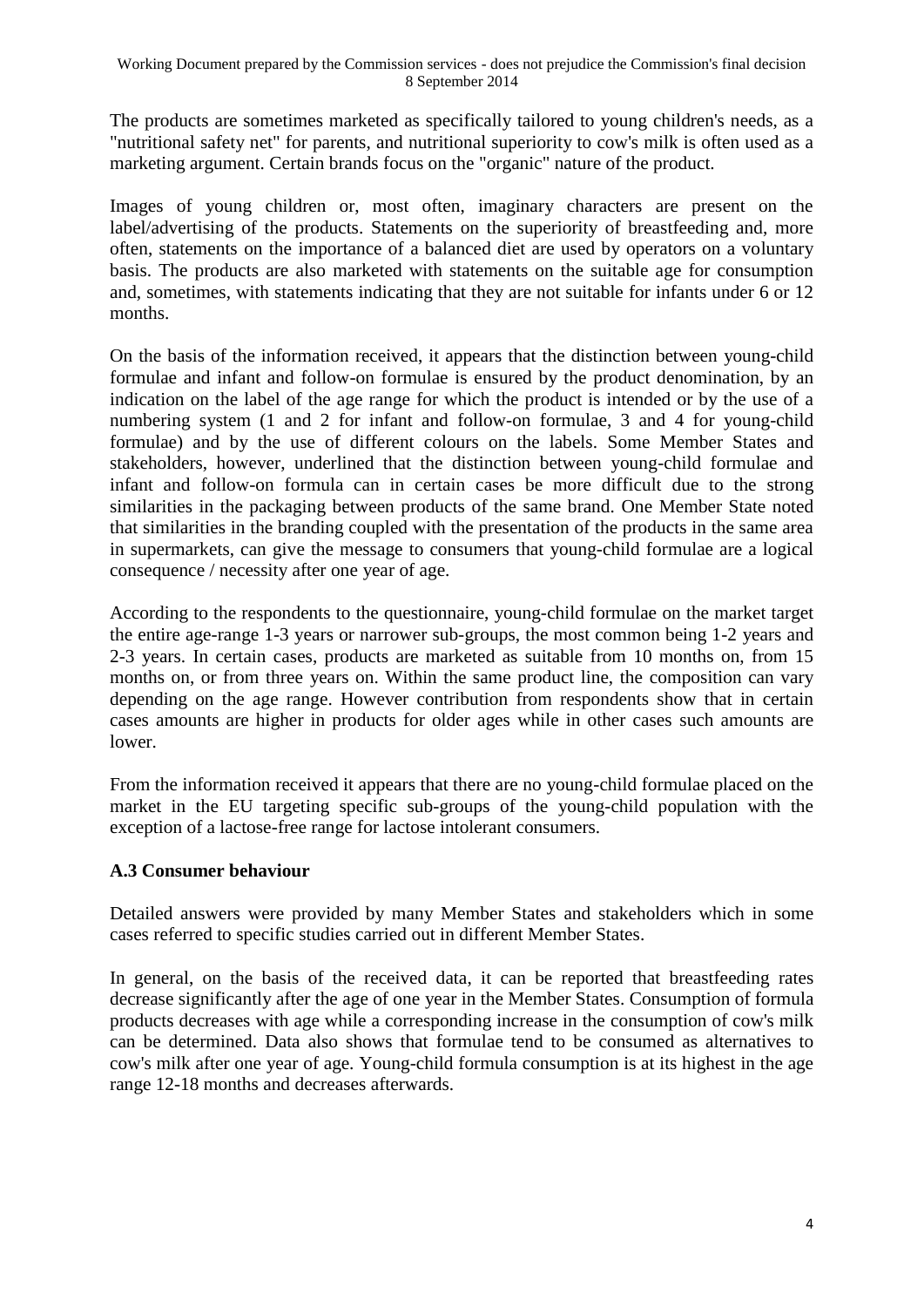One stakeholder underlined how parents' and other caregivers' perception, behaviour, interest, understanding and preference with respect to young-child formulae vary depending on a number of factors, including health care professional's advice, national authority guidance, availability, familiarity with the category and sociocultural elements.

Three different studies mentioned by Member States and stakeholders show that parents and other caregivers tend to absorb information about the benefits of young-child formula they hear from health care professionals, other experienced sources but also in advertisements and marketing material, citing these as reasons why they use young-child formulae (e.g. "it has nutrients appropriate to development for this age", "it is better than cows' milk").

Only a few Member States and stakeholders replied on the health care professionals' perception of formulae in the diet of young children and on the existence of relevant national dietary recommendations. It was however noted that health care professionals' advice can vary depending on the Member State. In certain Member States consumption of young-child formulae is recommended for practical reasons (i.e. difficulty to reach adequate intakes for all nutrients in the diet). In other Member States, health care professionals prefer to recommend milk consumption and do not recommend young-child formulae. Similarly, while certain national authorities recommend consumption of young-child formulae on the basis of practical considerations, others advocate for the consumption of cow's milk from one year on, and underline that formula products are not needed if a normal diet is followed (in certain cases supplementation is recommended). One stakeholder noted that soy drinks are recommended as part of a healthy varied daily diet after one year of age.

# **A.4 Legal status and national rules for young-child formulae**

According to the information received, young-child formulae are notified as dietetic foods pursuant to Article 11 of Directive 2009/39/EC on foodstuffs intended for particular nutritional uses in at least 14 Member States. Many other Member States consider these products as fortified foods (some require a notification for these products, while others do not).

Young-child formulae are not present in at least two Member States' markets. According to the information received, only one Member State has adopted specific rules on young-child formulae. In this Member State it is foreseen that if the young-child formula complies with the requirements of follow-on formula it only needs to be notified. If the composition is different, a dossier must show its safety and suitability. Several other Member States check the composition of young-child formulae on the basis of the labelling reference values laid down in Directive 2006/141/EC for infants and young children.

## **A.5 Views on future regulatory options**

Member States' answers to the questionnaire showed different positions on whether specific rules should be adopted for young-child formulae.

Some Member States underlined that specific rules should not be adopted as the products are not necessary and horizontal rules of EU food law would sufficiently ensure consumer protection and the free circulation of young-child formulae in the EU.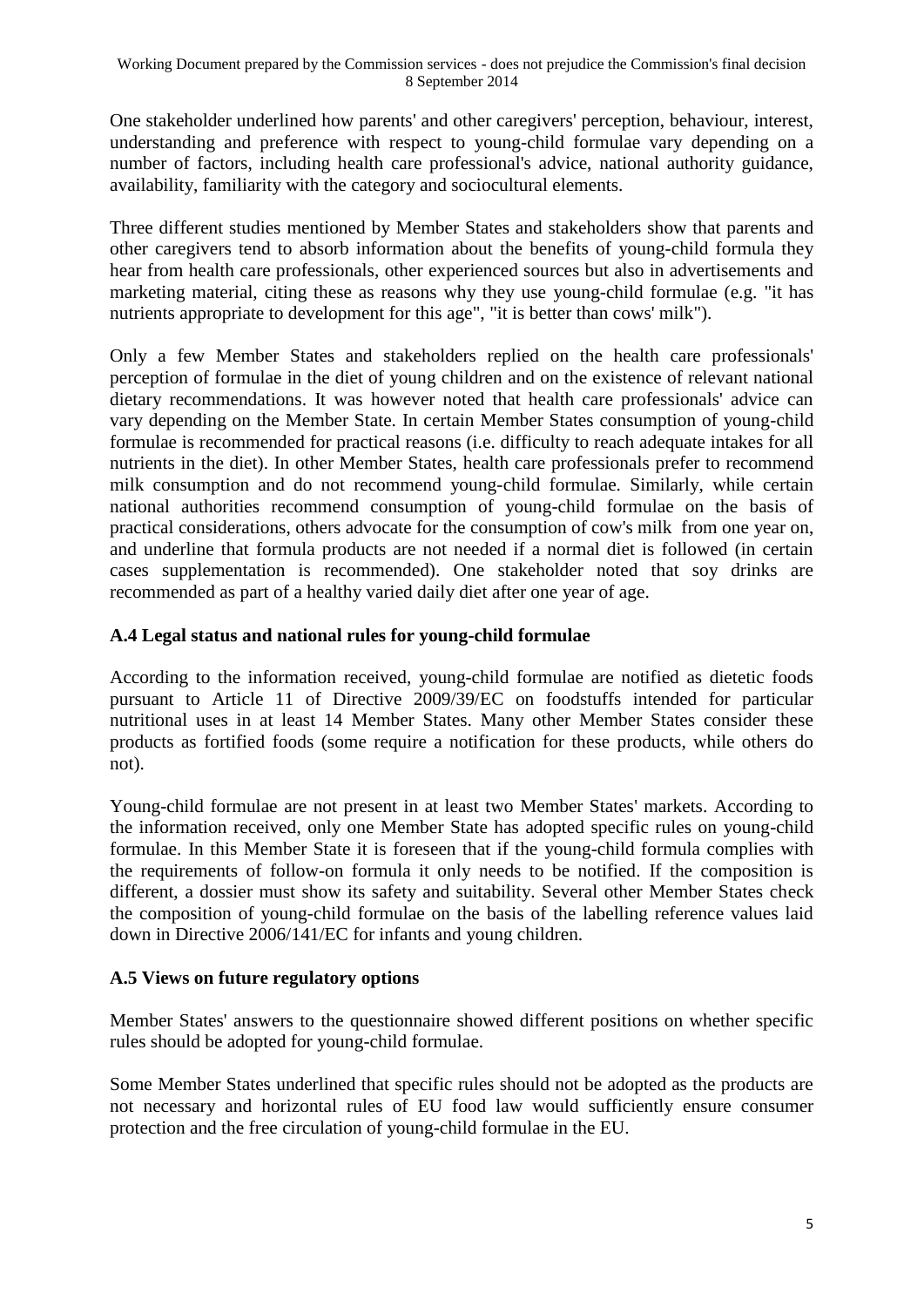Other Member States flagged that specific rules should be adopted in order to regulate the composition as well as the labelling/marketing of these products. Finally, another group of Member States clarified that their position is not finalised yet or showed flexibility on the point.

Most stakeholders that provided replies supported the adoption of specific rules for youngchild formulae. Different regulatory solutions were proposed by those who supported adoption of specific rules.

**\*\*\***

## **B. Further consultation on possible future options for action**

On the basis of the collected feedback, the Commission services have identified different options for future action that should be further considered in view of the preparation of the report on young-child formulae. These different options are briefly described below. **Stakeholders are invited to provide their views on the different options during the Advisory Group meeting (or in writing by 30 September 2014 at the latest).**

When providing feedback, account should be taken of the conclusions of EFSA in its opinions of October 2013 and June 2014, with particular attention to the fact that EFSA is currently not proposing compositional requirements for young-child formulae.

In providing arguments in favour or against the different options, focus should be on the following aspects:

- Consumers' protection:
- Consumers' choice (variety of products being offered to consumers), information (e.g. level of information on the products) and behaviour (e.g. ability to understand information provided);
- Free circulation of young-child formulae in the internal market;
- Access to the EU market from third countries operators;
- Competitiveness of enterprises, operating costs, especially SMEs:
- Development of innovative products;
- Price of young-child formulae;
- Legal clarity, administrative burden for operators (especially SMEs) and national authorities;
- Enforcement by national authorities.

## **Option 1: No specific legislation for young-child formulae**

On 20 July 2016, Regulation (EU) No 609/2013 will enter into application. Directive 2009/39/EC will be repealed and the concept of "dietetic food" will disappear.

In the absence of specific legislation, young-child formulae notified today as "dietetic foods" would be considered as foods for normal consumption targeting a specific sub-group of the population (i.e. young children) and would have to comply with the existing relevant rules of EU food law. The status quo would remain for those young-child formulae considered today as fortified foods (as it is the case in many Member States).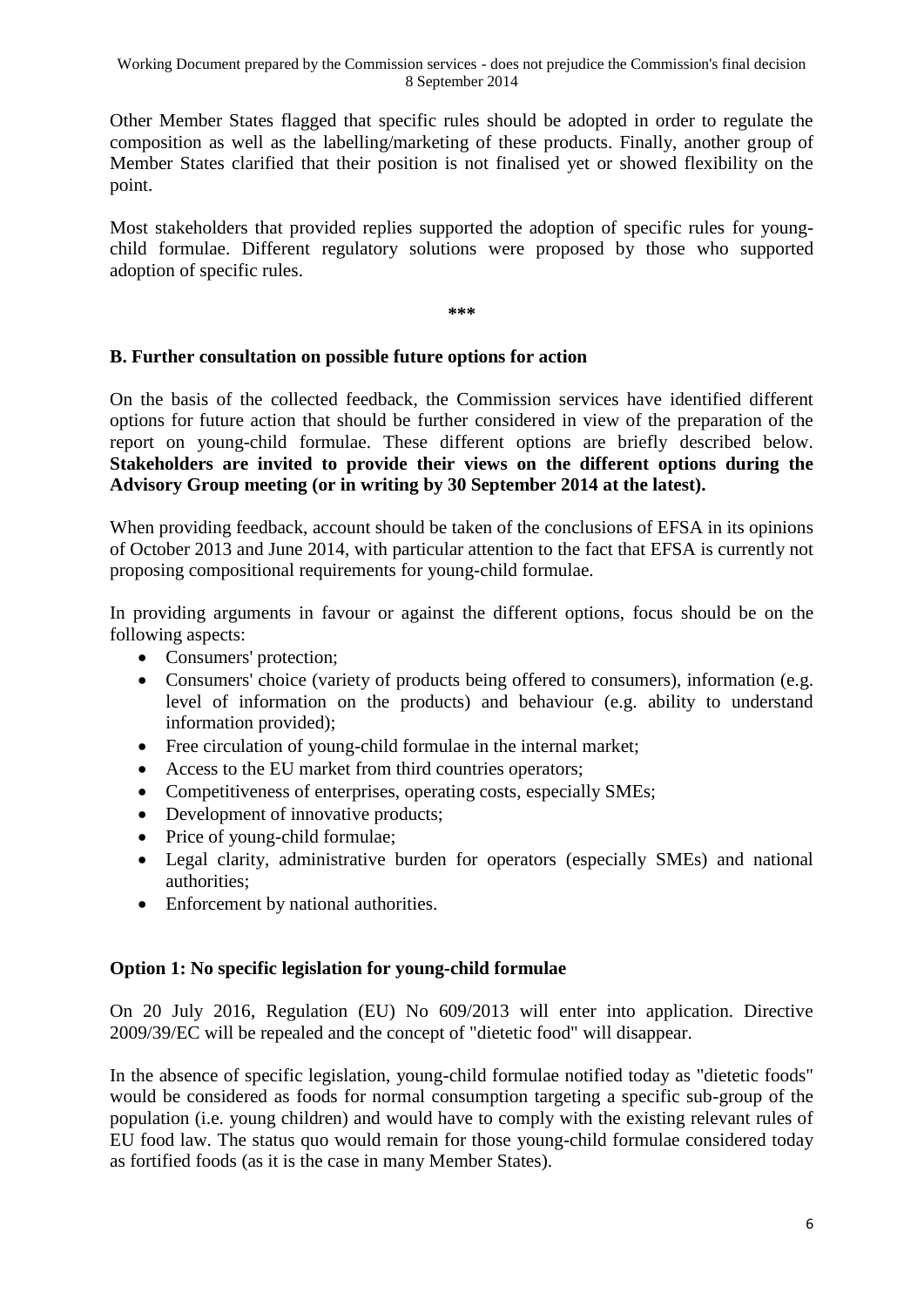Young-child formulae would remain on the market and, in the absence of specific compositional rules, flexibility would be left to operators to manufacture their products. Horizontal rules of EU food law would ensure that the products are safe (general obligation for all foods placed on the market in the EU, plus rules on additives, contaminants, pesticides…), adequately labelled (products would comply with the rules of Regulation (EU) No 1169/2011 on the provision of food information to consumers as well as with the rules of Regulation (EC) No 1925/2006 on fortified foods) and do not make misleading claims about their nutritional or health properties (products would comply with the rules of Regulation (EC) No 1924/2006 on nutrition and health claims made on foods).

In the absence of specific rules, and if no specific claim is made on young-child formula falling under the scope of the Claims Regulation, all products could theoretically be marketed as "suitable for young children", or "specifically formulated for young children". National authorities would have to ensure that the marketing of products for young children complies with the horizontal requirement whereby food information cannot be misleading for consumers.

# **Option 2: Adoption of specific rules for young-child formulae**

The adoption of specific rules on the composition, labelling, advertising and marketing of young-child formulae would allow to tackle all the specificities of the product category with a specific piece of legislation.

If the decision is taken to set specific rules on young-child formulae, different regulatory solutions are open. In all cases, an amendment of Regulation (EU) No 609/2013 would be needed to include young-child formulae within the scope, and to define the product category.

Following EFSA's opinion whereby these products are not necessary and the composition of products on the market is within the ranges foreseen by the legislation on follow-on formulae, the justification for the need for specific composition requirements for young-child formulae would be questioned.

Furthermore, in the absence of proposed composition requirements from EFSA, it would be very difficult for risk managers to set requirements in the legislation that would have any scientific basis.

## **Option 3: Extension of existing requirements to cover young-child formulae**

This option would build on the existing requirements for certain categories of foods for infants and young children and would make some of those applicable to young-child formulae, as relevant to the product category. Even in this case, an amendment of Regulation (EU) No 609/2013 would be needed to include young-child formulae within the scope of the Regulation.

Different regulatory solutions are open: